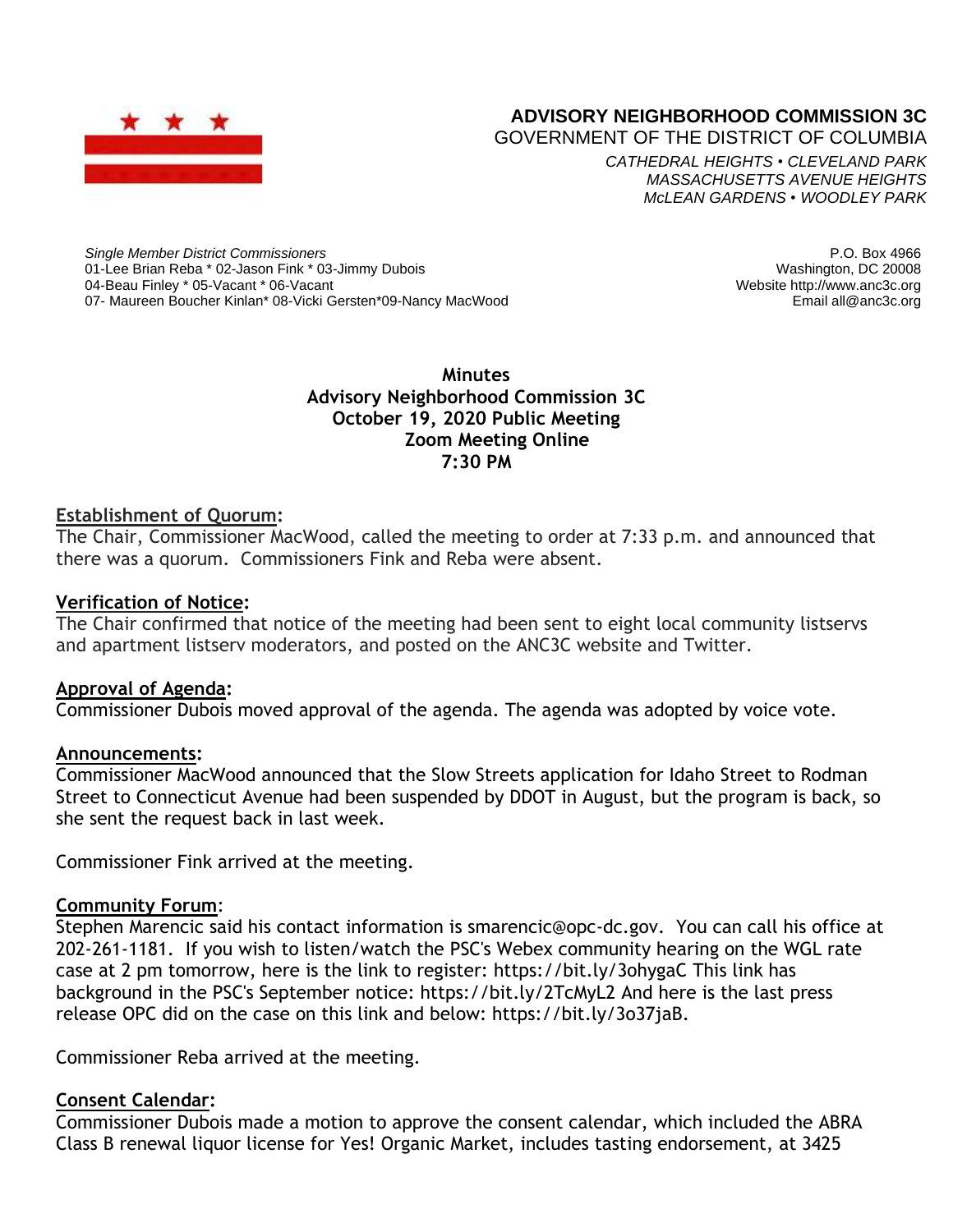Connecticut Avenue NW; the ABRA Class B renewal liquor license for Vace at 3315 Connecticut Avenue NW; the new ABRA Class A license with tasting endorsement for Wegman's at 41 Ridge Square NW (Hours of operation: Sunday-Saturday, 6AM-12AM; liquor sales: Sunday-Saturday, 8AM-12AM); and the Historic Preservation Review Board application for 3303 Highland Place NW to add height to previously approved side addition. The motion was approved by voice vote.

# **Commission Business:**

*1. Consideration of Historic Preservation Review Board application for 3616 Ordway Street NW for a 2-story addition to 1 1/2 story bungalow, and dormer addition*

Architect Seth Ballard presented further information. Several members of the community made comments. Commissioner MacWood read and moved the resolution. Commissioner Finley proposed an amendment. The amendment was approved by voice vote. The amended resolution was approved by voice vote.

# **Other Business:**

- 1. Secretary's Report: Commissioner Reba moved approval of the September 21, 2020 minutes. The motion was approved by voice vote.
- 2. Treasurer's Report: Commissioner Boucher postponed until November 2020 public meeting.
- 3. SMD Reports:
- A. Commissioner Reba met with the Ward 3 Liaison about issues trash on Connecticut Avenue around the Zoo. He is also addressing light outages on Connecticut Avenue. 2735 Connecticut Avenue should be on November Public Space meeting agenda and our meeting hopefully as well. Please try and help local businesses as you can, especially restaurants who are struggling. The Marilyn Monroe statute unveiling event was a great event and Commissioner Fink can talk more about it.
- B. Commissioner Fink none
- C. Commissioner Dubois none
- D. Commissioner Finley said that School of Rock is open. 3321 Bistro is working hard to renovate.
- E. Commissioner Boucher said that there was a supposed Water Main Break at Macomb and Idaho; but residents were never given information other than not to drink the water. DC Water did not give much information, which is unusual and she's trying to get to the bottom of the issue. There was recently a head on collision at Massachusetts Avenue and Macomb Street. There continues to be lots of issues at that location, so she is trying to get DDOT to put a temporary speed camera there to help.
- F. Commissioner Gersten said that she continues to work with many neighborhood groups to get streets, sidewalks, and alleys in her SMD repaired.
- G. Commissioner MacWood said that the 3500 block of Woodley Street will have utility work done, starting this week 930am-330pm, and there will be a disruption in traffic for the next month. Sidewalk repairs have been happening. DDOT has been getting them done and she's very appreciative. She filed a Department of General Services FOIA on the stopped work of the